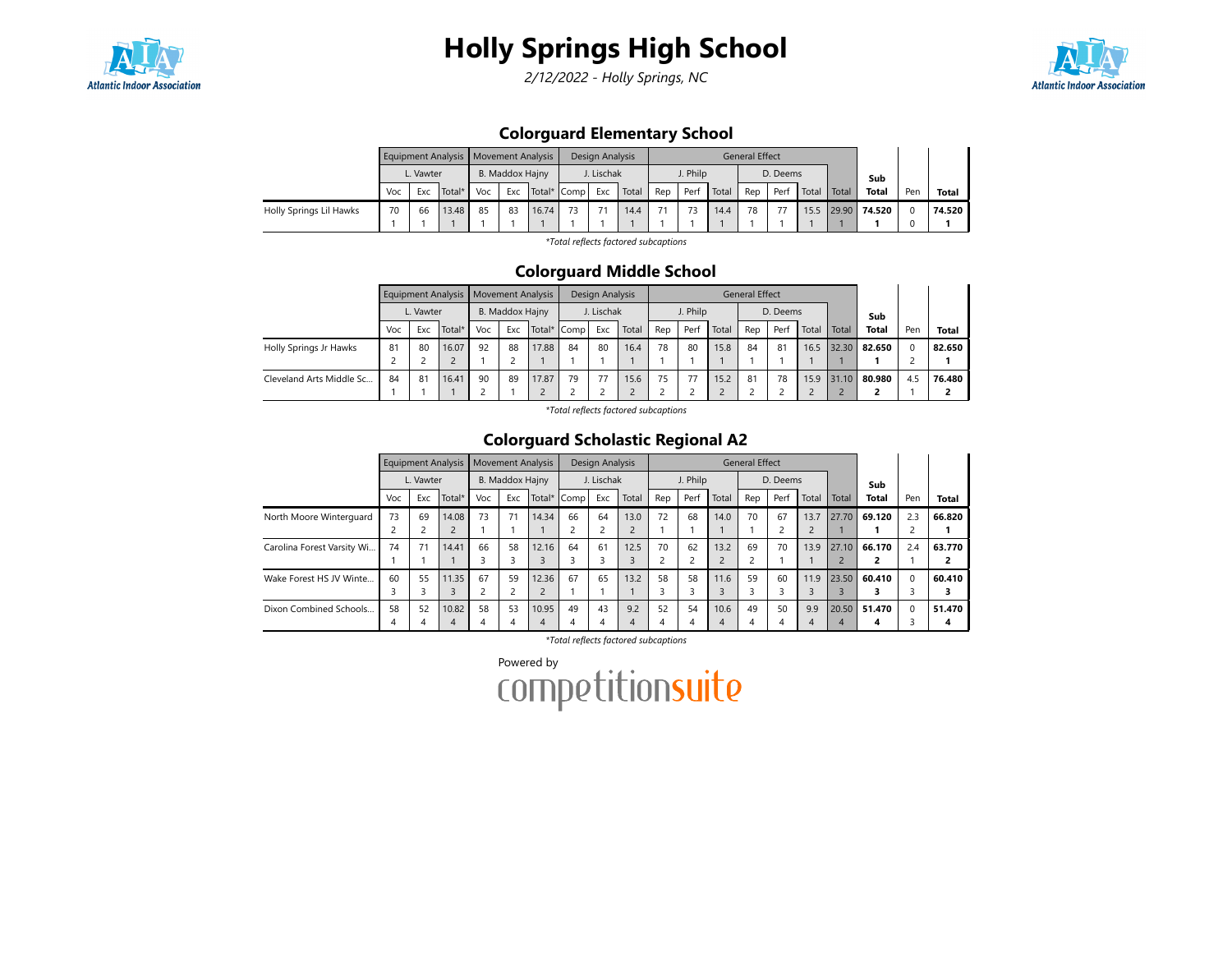

2/12/2022 - Holly Springs, NC



## Colorguard Scholastic Regional A1

|                      |     |           | Equipment Analysis   Movement Analysis |     |                 |        |      | Design Analysis |       |     |          |       | <b>General Effect</b> |          |       |       |              |     |              |
|----------------------|-----|-----------|----------------------------------------|-----|-----------------|--------|------|-----------------|-------|-----|----------|-------|-----------------------|----------|-------|-------|--------------|-----|--------------|
|                      |     | L. Vawter |                                        |     | B. Maddox Hajny |        |      | J. Lischak      |       |     | J. Philp |       |                       | D. Deems |       |       | Sub          |     |              |
|                      | Voc | Exc       | Total*                                 | Voc | Exc             | Total* | Comp | Exc             | Total | Rep | Perf     | Total | Rep                   | Perf     | Total | Total | Total        | Pen | <b>Total</b> |
| Holly Springs Purple | 72  |           | 14.27                                  | 72  | 72              | 14.4   | 69   | 68              | 13.7  | 65  | 60       | 12.5  | 72                    | 67       | 13.9  |       | 26.40 68.770 |     | 67.670       |
|                      |     |           |                                        |     |                 |        |      |                 |       |     |          |       |                       |          |       |       |              |     |              |

\*Total reflects factored subcaptions

### Colorguard Scholastic A3

|                            |     | <b>Equipment Analysis</b> |                |     | <b>Movement Analysis</b> |        |      | Design Analysis |                |     |                |                | <b>General Effect</b> |          |                |                |              |          |        |
|----------------------------|-----|---------------------------|----------------|-----|--------------------------|--------|------|-----------------|----------------|-----|----------------|----------------|-----------------------|----------|----------------|----------------|--------------|----------|--------|
|                            |     | L. Vawter                 |                |     | B. Maddox Hajny          |        |      | J. Lischak      |                |     | J. Philp       |                |                       | D. Deems |                |                | Sub          |          |        |
|                            | Voc | Exc                       | Total*         | Voc | Exc                      | Total* | Comp | Exc             | Total          | Rep | Perf           | Total          | Rep                   | Perf     | Total          | Total          | <b>Total</b> | Pen      | Total  |
| Carteret Collective Winter | 71  | 72                        | 14.33          | 69  | 68                       | 13.67  | 66   | 64              | 13.0           | 64  | 62             | 12.6           | 69                    | 69       | 13.8           | 26.40          | 67.400       | $\Omega$ | 67.400 |
|                            |     | $\epsilon$                | $\overline{2}$ |     |                          |        |      |                 |                |     |                |                |                       |          |                |                |              | $\Omega$ |        |
| Cleveland Arts A Guard     | 67  | 64                        | 13.01          | 68  | 66                       | 13.34  | 59   | 57              | 11.6           | 56  | 51             | 10.7           | 58                    | 56       | 11.4           | 22.10          | 60.050       | $\Omega$ | 60.050 |
|                            |     |                           | 3              |     | $\overline{2}$           |        |      |                 | $\overline{2}$ | 4   | 4              | $\overline{4}$ | З                     |          | 3              | $\overline{A}$ |              | $\Omega$ | 2      |
| Havelock HS "Panache"      | 75  | 73                        | 14.74          | 67  | 59                       | 12.36  | 50   | 45              | 9.5            | 57  | 55             | 11.2           | 63                    | 59       | 12.2           | 23.40          | 60.000       | $\Omega$ | 60.000 |
|                            |     |                           |                | 3   | 4                        | 4      |      |                 | C.             | 3   |                | 3              |                       |          | $\overline{c}$ | $\overline{2}$ |              | $\Omega$ | 3      |
| Wake Forest HS Varsity W   | 62  | 57                        | 11.75          | 63  | 58                       | 11.95  | 57   | 55              | 11.2           | 62  | 59             | 12.1           | 56                    | 54       | 11.0           | 23.10          | 58.000       | $\Omega$ | 58.000 |
|                            |     |                           | 5              | 5   | 5                        |        | 3    | n.              | 3              | 2   | $\overline{c}$ | $\overline{c}$ | 4                     |          | 4              | 3              | 4            | $\Omega$ | 4      |
| Swansboro High School      | 63  | 58                        | 11.95          | 66  | 63                       | 12.81  | 52   | 54              | 10.6           | 50  | 48             | 9.8            | 53                    | 50       | 10.3           | 20.10          | 55.460       | $\Omega$ | 55.460 |
|                            | 4   |                           | 4              | 4   | 3                        | 3      |      |                 | 4              | 5   |                | 5              |                       |          | ב              |                |              |          | 5      |

\*Total reflects factored subcaptions

#### Colorguard Scholastic A2

|                       |     |           | Equipment Analysis   Movement Analysis |     |                 |       |             | Design Analysis |       |     |          |       | <b>General Effect</b> |          |       |       |              |     |        |
|-----------------------|-----|-----------|----------------------------------------|-----|-----------------|-------|-------------|-----------------|-------|-----|----------|-------|-----------------------|----------|-------|-------|--------------|-----|--------|
|                       |     | L. Vawter |                                        |     | B. Maddox Hajny |       |             | J. Lischak      |       |     | J. Philp |       |                       | D. Deems |       |       | Sub          |     |        |
|                       | Voc | Exc       | Total*                                 | Voc | Exc             |       | Total* Comp | Exc             | Total | Rep | Perf     | Total | Rep                   | Perf     | Total | Total | <b>Total</b> | Pen | Total  |
| Holly Springs Gold    | 80  | 78        | 15.74                                  | 72  | 70              | 14.14 | 69          | 65              | 13.4  | 69  | 66       | 13.5  | 72                    | 71       | 14.3  | 27.80 | 71.080       | 0   | 71.080 |
|                       |     |           |                                        |     |                 |       |             |                 |       |     |          |       |                       |          |       |       |              |     |        |
| Clayton HS Winteguard | 73  | 70        | 14.21                                  | 71  | 68              | 13.81 | 55          | 51              | 10.6  | 48  | 42       | 9.0   | 57                    | 55       | 11.2  | 20.20 | 58.820       | 1.3 | 57.520 |
|                       |     |           |                                        |     |                 |       |             |                 |       | ے   |          |       |                       |          |       |       |              |     |        |

\*Total reflects factored subcaptions

Powered by<br>COMPetitionsuite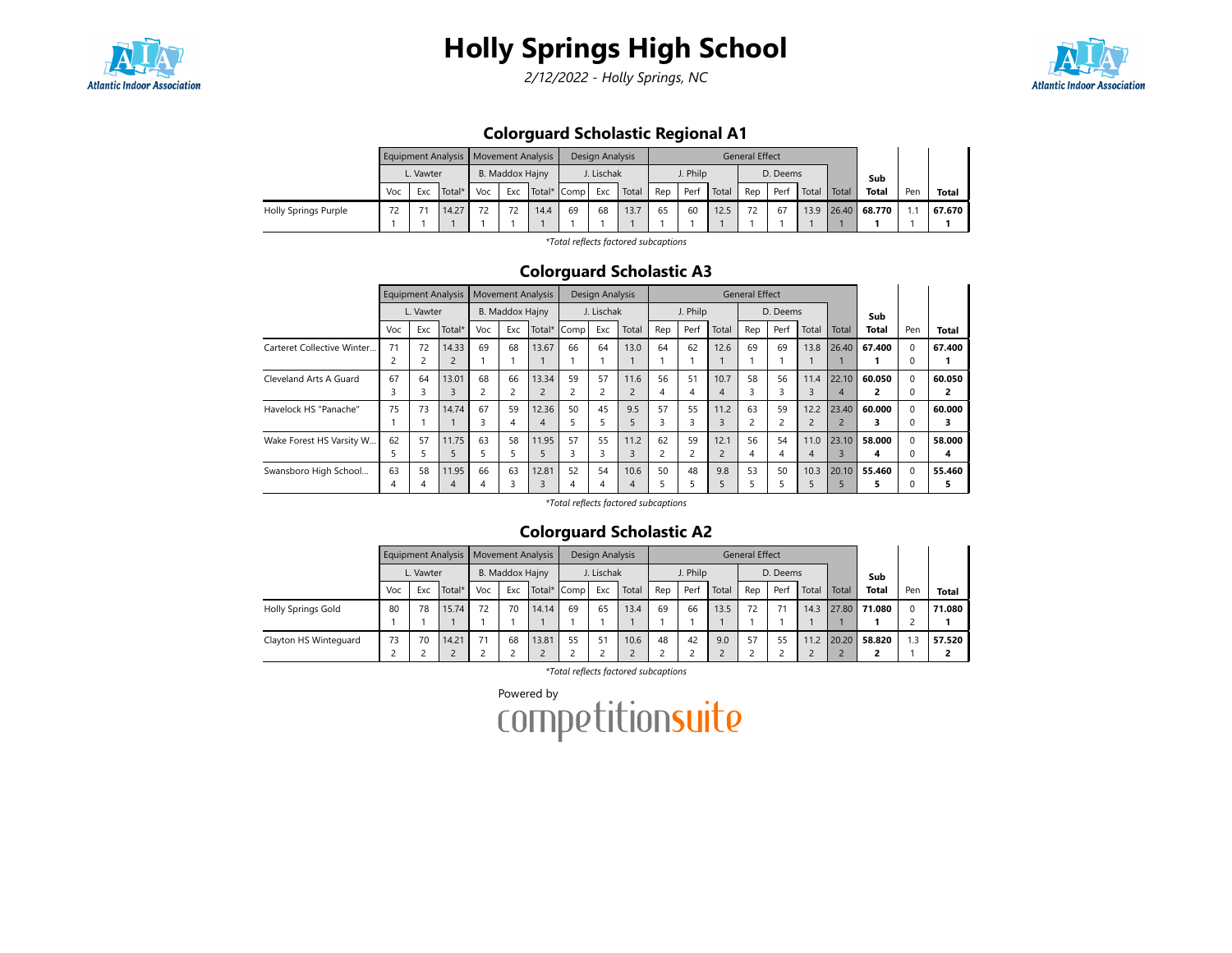



2/12/2022 - Holly Springs, NC



## Colorguard Scholastic A1

|                          |     |           | Equipment Analysis   Movement Analysis |     |                                       |       |    | Design Analysis |       |     |          |       | <b>General Effect</b> |          |       |       |              |     |              |
|--------------------------|-----|-----------|----------------------------------------|-----|---------------------------------------|-------|----|-----------------|-------|-----|----------|-------|-----------------------|----------|-------|-------|--------------|-----|--------------|
|                          |     | L. Vawter |                                        |     | B. Maddox Hajny<br>Exc<br>Total* Comp |       |    | J. Lischak      |       |     | J. Philp |       |                       | D. Deems |       |       | Sub          |     |              |
|                          | Voc | Exc       | Total*                                 | Voc |                                       |       |    | Exc             | Total | Rep | Perf     | Total | Rep                   | Perf     | Total | Total | <b>Total</b> | Pen | <b>Total</b> |
| Corinth Holders High Sch | 82  | 80        | 16.14                                  | 74  | 73                                    | 14.67 | 76 | 75              | 15.1  | 72  | 70       | 14.2  | 76                    | 76       | 15.2  | 29.40 | 75.310       |     | 75.310       |
|                          |     |           |                                        |     |                                       |       |    |                 |       |     |          |       |                       |          |       |       |              |     |              |
| Middle Creek HS Varsity  | 74  | 69        | 14.15                                  | 70  | 69                                    | 13.87 | 72 | 70              | 14.2  | 63  | 60       | 12.3  | 65                    | 64       | 12.9  |       | 25.20 67.420 |     | 67.420       |
|                          |     |           |                                        |     |                                       |       |    |                 |       |     |          |       |                       |          |       |       |              |     |              |

\*Total reflects factored subcaptions

#### Colorguard Independent A

|                         |     |           | Equipment Analysis   Movement Analysis |     |                                |       |    | Design Analysis |       |     |          |       | General Effect |          |               |       |              |     |              |
|-------------------------|-----|-----------|----------------------------------------|-----|--------------------------------|-------|----|-----------------|-------|-----|----------|-------|----------------|----------|---------------|-------|--------------|-----|--------------|
|                         |     | L. Vawter |                                        |     | B. Maddox Hajny<br>Total* Comp |       |    | I. Lischak      |       |     | J. Philp |       |                | D. Deems |               |       | Sub          |     |              |
|                         | Voc | Exc.      | Total*                                 | Voc | Exc                            |       |    | Exc             | Total | Rep | Perf     | Total | Rep            | Perf     | Total   Total |       | <b>Total</b> | Pen | <b>Total</b> |
| Centre City Independent | 66  | -61       | 12.55                                  | 69  | 66                             | 13.41 | 64 | 63              | 12.7  | 61  | 58       | 11.9  | 67             | 63       | 13.0          | 24.90 | 63.560       |     | 63.560       |
|                         |     |           |                                        |     |                                |       |    |                 |       |     |          |       |                |          |               |       |              |     |              |

\*Total reflects factored subcaptions

#### Colorguard Independent Senior

|                          |     |           | Equipment Analysis   Movement Analysis |     |                                |       |    | Design Analysis |       |     |          |       | General Effect |          |       |       |              |     |              |
|--------------------------|-----|-----------|----------------------------------------|-----|--------------------------------|-------|----|-----------------|-------|-----|----------|-------|----------------|----------|-------|-------|--------------|-----|--------------|
|                          |     | L. Vawter |                                        |     | B. Maddox Hajny<br>Total* Comp |       |    | J. Lischak      |       |     | J. Philp |       |                | D. Deems |       |       | Sub          |     |              |
|                          | Voc | Exc       | Total*                                 | Voc | Exc                            |       |    | Exc             | Total | Rep | Per      | Total | Rep            | Per      | Total | Total | <b>Total</b> | Pen | <b>Total</b> |
| AssemblyLine Winterguard |     | 52        | 10.61                                  | 65  | 61                             | 12.48 | 63 | 60              | 12.3  | 55  | 53       | 10.8  | 62             | 61       | 12.3  | 23.10 | 58.490       |     | 58.490       |
|                          |     |           |                                        |     |                                |       |    |                 |       |     |          |       |                |          |       |       |              |     |              |

\*Total reflects factored subcaptions

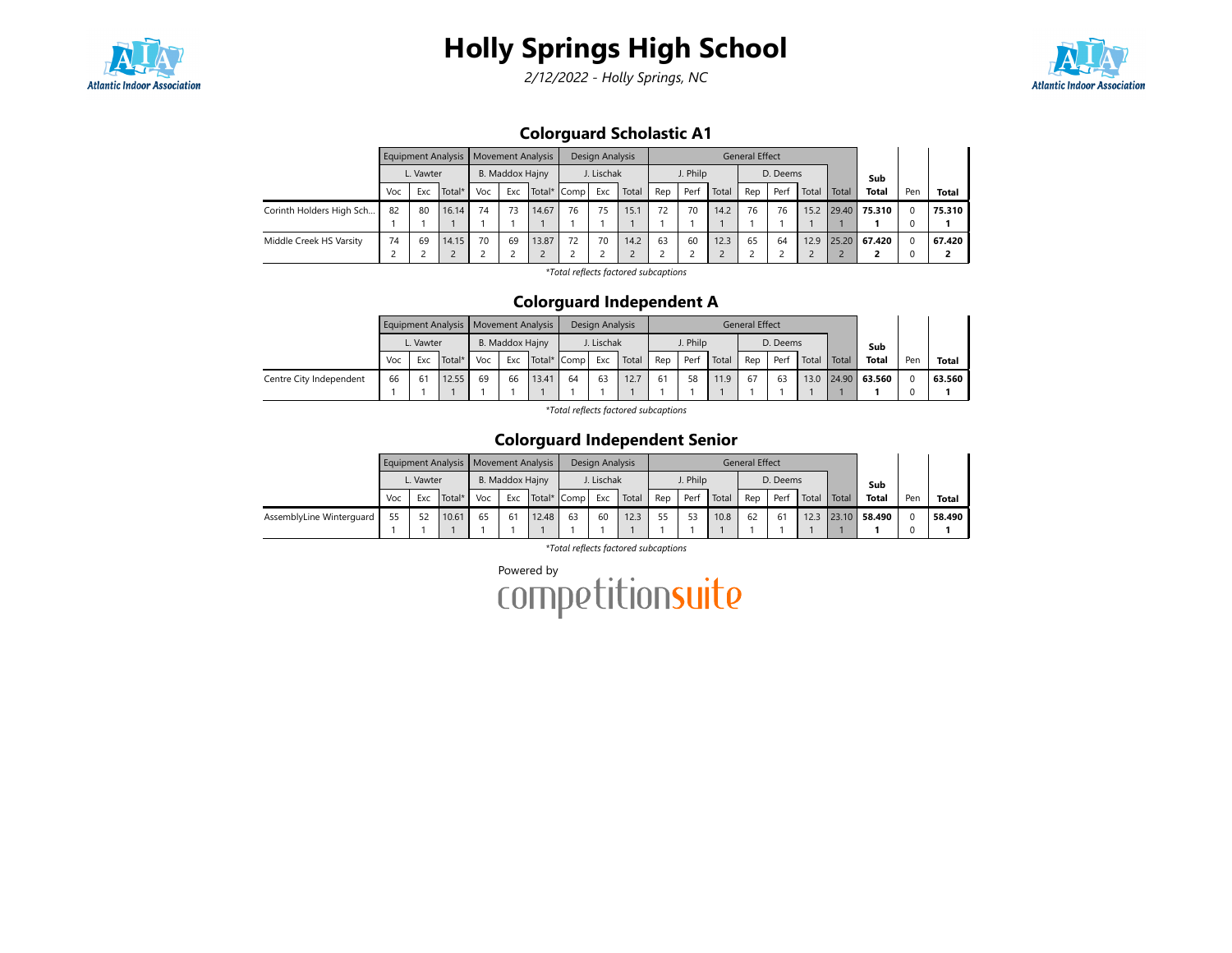

2/12/2022 - Holly Springs, NC



#### Winds Scholastic A

|                            |      | <b>Music Analysis</b> |       |             | <b>Visual Analysis</b> |        |     | <b>Overall Effect</b> |      |              |        |
|----------------------------|------|-----------------------|-------|-------------|------------------------|--------|-----|-----------------------|------|--------------|--------|
|                            |      | R. Zamperini          |       |             | K. Baker               |        |     | J. Philp              |      | Sub          |        |
|                            | Comp | Ach                   |       | Total* Comp | Ach                    | Total* | Rep | Comm Total*           |      | <b>Total</b> | Total  |
| Carteret Collective Indoor | 64   | 65                    | 19.35 | 72          | 67                     | 20.85  | 78  | 76                    | 30.8 | 71.000       | 71.000 |
|                            |      |                       |       |             |                        |        |     |                       |      |              |        |
| Carolina Forest Winter Wi  | 67   | 64                    | 19.65 | 66          | 61                     | 19.05  | 68  | 72                    | 28.0 | 66.700       | 66.700 |
|                            |      | $\mathcal{P}$         |       | 2           | 2                      |        | 2   |                       | 2    |              |        |
|                            |      |                       |       |             |                        |        |     |                       |      |              |        |

\*Total reflects factored subcaptions

#### Winds Scholastic World

|                          |                  | <b>Music Analysis</b> |  |                     | <b>Visual Analysis</b> |            |     | Overall Effect |      |              |        |
|--------------------------|------------------|-----------------------|--|---------------------|------------------------|------------|-----|----------------|------|--------------|--------|
|                          |                  | R. Zamperini          |  |                     | K. Baker               |            |     | J. Philp       |      | Sub          |        |
|                          | l Comp           |                       |  | Ach   Total*   Comp |                        | Ach Total* | Rep | Comm Total*    |      | <b>Total</b> | Total  |
| Cleveland Arts World Win | 85<br>83<br>25.2 |                       |  | 84                  | 77                     | 24.15      | 80  | 83             | 32.6 | 81.950       | 81.950 |
|                          |                  |                       |  |                     |                        |            |     |                |      |              |        |

\*Total reflects factored subcaptions

## Percussion Scholastic Concert A

|                           |      | <b>Music</b> |                |                         | Artistry       |                |              |                |        |
|---------------------------|------|--------------|----------------|-------------------------|----------------|----------------|--------------|----------------|--------|
|                           |      | R. Zamperini |                |                         | P. Fadoul      |                | Sub          |                |        |
|                           | Comp | Perf         | Total*         | Prog                    | Ful            | Total*         | <b>Total</b> | Pen            | Total  |
| Millbrook Hlgh School Wi  | 65   | 68           | 33.4           | 65                      | 66             | 32.8           | 66.200       | $\Omega$       | 66.200 |
|                           | 3    | 2            | $\overline{2}$ |                         |                |                |              | 2              |        |
| Clayton HS Winter Percus  | 70   | 69           | 34.7           | 62                      | 61             | 30.7           | 65.400       | $\Omega$       | 65.400 |
|                           |      |              |                | 3                       | $\overline{2}$ | 3              | 2            | $\overline{c}$ | 2      |
| Holly Springs Indoor Perc | 66   | 65           | 32.7           | 64                      | 60             | 30.8           | 63.500       | 0.65           | 62.850 |
|                           | 2    | 3            | 3              | $\overline{\mathbf{c}}$ | 3              | $\overline{2}$ |              |                |        |

\*Total reflects factored subcaptions

Powered by<br>COMPetitionsuite